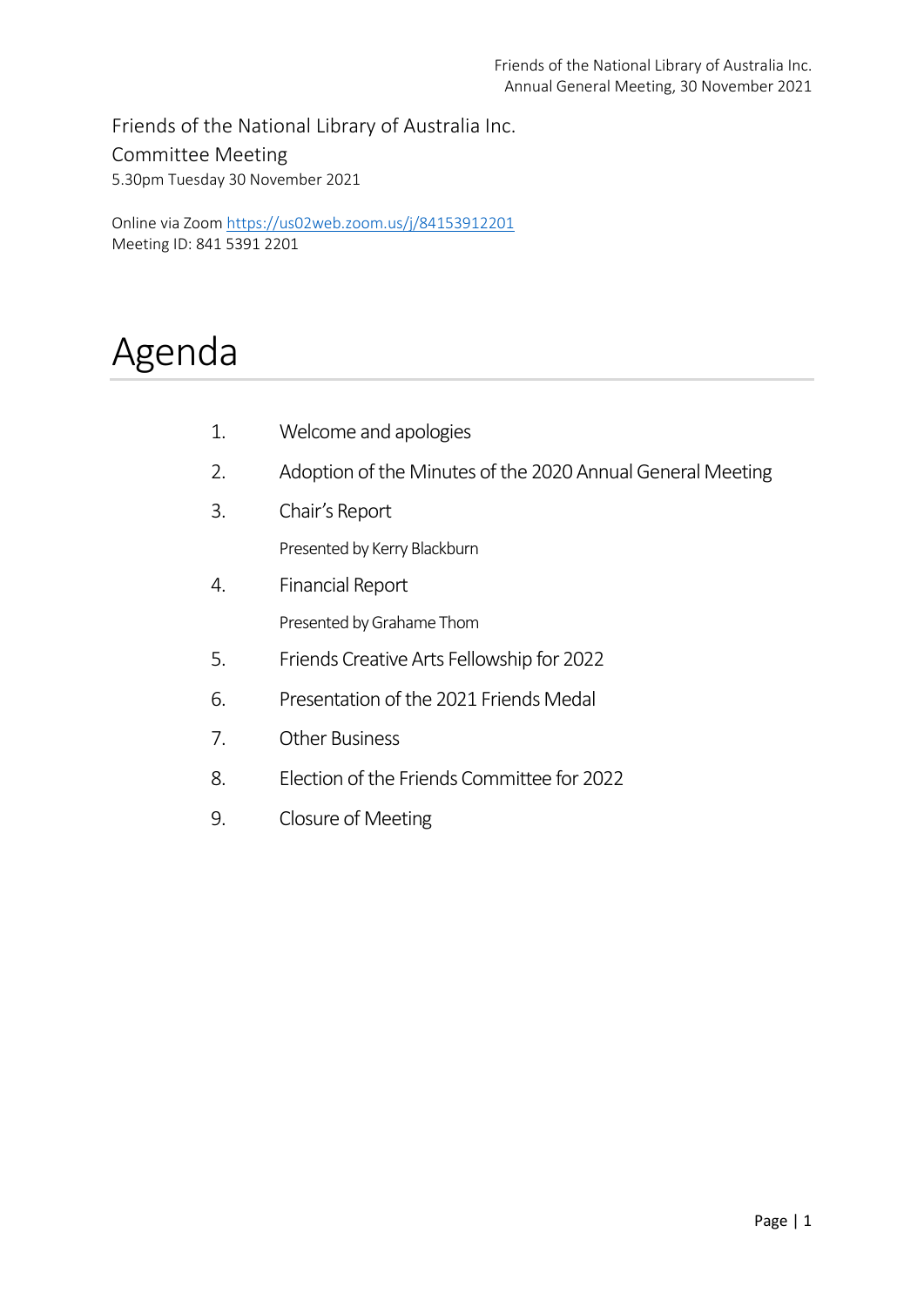# 2. Adoption of the Minutes of the 2020 Annual General Meeting, 3.30pm 26 November 2020

#### Present:

#### **2020 Committee Members**

| <b>Howard Murray</b> | Chair                           |
|----------------------|---------------------------------|
| Kerry Blackburn      | Deputy Chair                    |
| Vivien Arnold        | Member                          |
| Margo Geering        | Member                          |
| Margaret Goode       | Member                          |
| Meredith Hinchliffe  | Member                          |
| Larissa Karpish      | Member                          |
| Colleen Kinnane      | Member                          |
| Jo Schumann          | Member                          |
| Janice Taylor        | Member                          |
| <b>Grahame Thom</b>  | Treasurer                       |
| Kathryn Favelle      | National Library representative |
| <b>Stuart Baines</b> | Observer                        |
| Melanie Olde         | Executive Officer               |

#### **Friends Members**

| Lynette Adams            | <b>Ingrid Moses</b>    |
|--------------------------|------------------------|
| <b>Marion Amies</b>      | Pat Murray             |
| Peter Boege              | Nivarith Nair          |
| Di Chalmers              | Nina Pangahas          |
| Sandy Clugston           | Lyn Parry              |
| <b>Annette Davis</b>     | Michael Pearson        |
| <b>Margaret Dent</b>     | Margaret Pender        |
| <b>Karen Downing</b>     | Mary Pollard           |
| Melanie Drake            | Aileen Power           |
| Alan Duff                | Garrett Purtill        |
| Pam Graudenz             | Pamela Rutland         |
| Christine Hillbrick-Boyd | Syamantak Saha         |
| Irene Kaspar             | <b>Patrick Walters</b> |
| <b>Gary Kent</b>         | Margaret Webber        |
| Annette Lock             | Richard Whitwell       |
| Jennifer Mardel          | <b>Ingrid Moses</b>    |

### 1. Welcome and apologies

Chair Howard Murray welcomed members and noted that there were enough members present for a quorum.

Apologies were received from Marie-Louise Ayres, Lynne Curran, Judy Pearce, Julie Hochin, Janet Hadley Williams, Jennifer Wardell, Diane Bell, Johanna Jaireth, Michelle Lucas, Kwaku Amoo-Appau, and Heather Nash.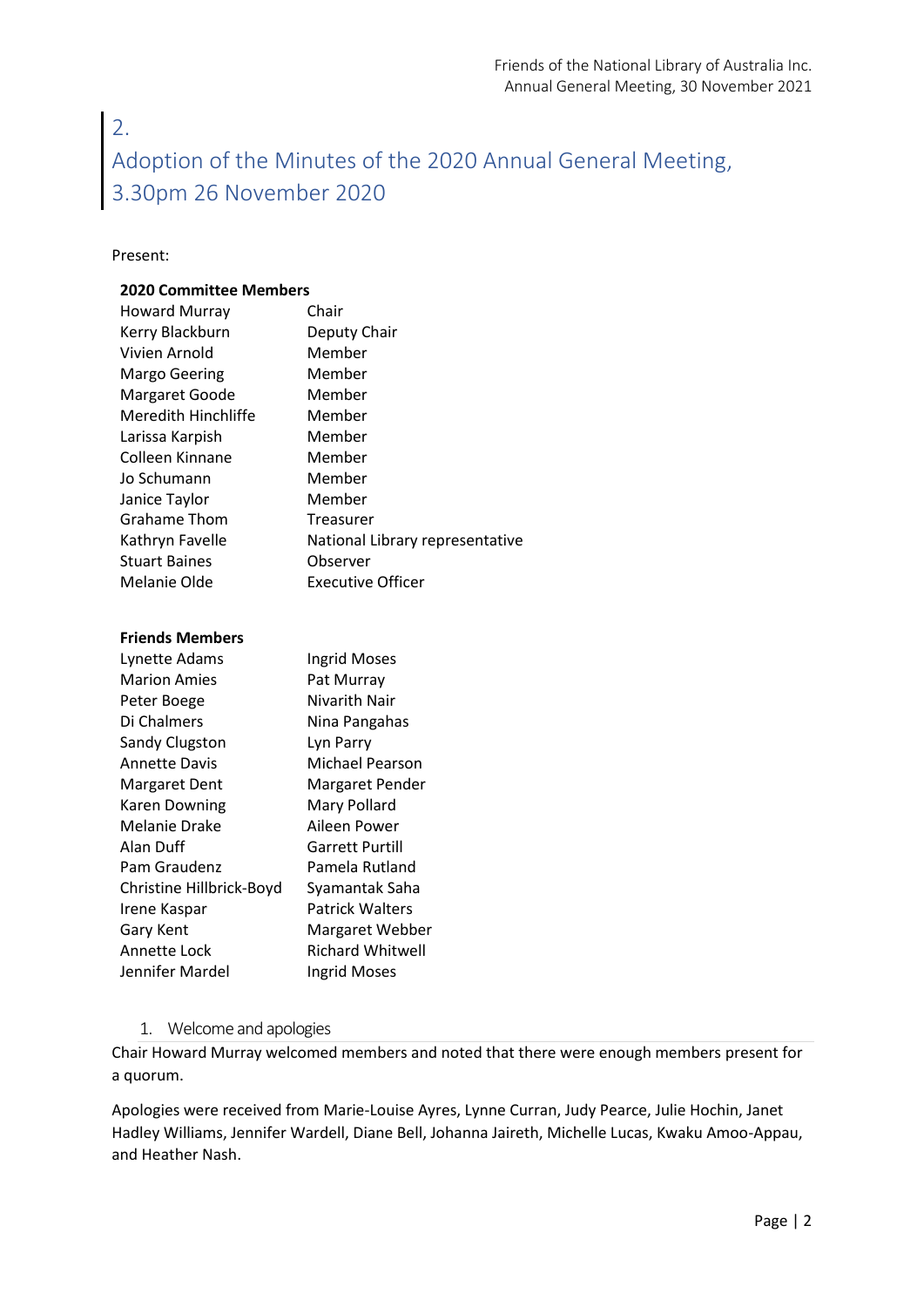2. Adoption of the minutes of the 2019 Annual General Meeting

The minutes of the 2019 AGM were examined, and no changes were requested. Kerry Blackburn moved that the minutes be accepted, seconded by Pat Murray. All members were in favour.

### 3. Chair's Report

I have pleasure in providing a report of the Friends activities during 2020.

The year started promisingly with a new committee, a blend of continuing and new members, keen to deliver a program of events and activities. One of the first, scheduled for late March, was a 'Meet the Members' event, an informal get together of old and new members, designed to allow the new members to meet some more experienced members with a view to integrating more quickly into the life of the Friends. Unfortunately the event fell victim to the changes wrought by COVID-19 and had to be cancelled following the decision to cease all on-site programs from 16 March.

This decision came on top of the hailstorm that caused so much damage to cars in the car park but also to the Library building, the roof especially. As a consequence the Friends Lounge has had to be closed in recent months and moved to a temporary location in the Rex Nan Kivell Room, on level 2.

With the support of the Library's senior management, two other types of activities were developed to fill the events void, involving both the Friends and professional staff from the Library. Curious Collections was a series of on-line presentations featuring items of unusual interest from the breadth of the Library's holdings. An online book club was also established to allow discussion of a book of topical interest, by an Australian author. The Friends were successful in having each of the authors present to discuss their book. The Online Book Club has now been renamed 'Meet the Author' and the most recent author, Helen Ennis, participated yesterday in discussing her recent book on the life of the prominent photographer Olive Cotton. More Meet the Author events are planned for 2021.

The Friends are keen to extend their reach beyond the immediate Canberra and environs area. Contact was made during the year with kindred organisations and libraries in New South Wales and Tasmania depending on the book chosen for discussion. For example, Cassandra Pybus discussed her recent book on the Tasmanian indigenous leader, Truganini, so a number of staff of the Tasmanian Library service joined the conversation. Links have also been established with libraries on the far north coast of New South Wales and at Broken Hill. Further contacts are planned.

Early in the year, and with no indication of how long that Friends' activities might be disrupted, the committee decided to offer a three-month extension of membership as a gesture to support Friends whose connection to the Library had been significantly disrupted. Favorable comments were received from a number of Friends.

The decline in on-site activities led to a reduction in new memberships and renewals. Whilst this is understandable, it remains of concern. On a positive note though whilst income may have been affected there has been a significant drop in expenditure due to the reduction in the type and number of events. Grahame Thom, the Treasurer, will shortly take us through the financial scenario.

One of the key activities of the Friends is to fund a Creative Arts Fellowship. This fellowship provides \$10,000 for a person to make use of the resources of the Library to develop a creative work of some kind. Albeit the reduced activities of the Friends, the funds were able to be made available and the recipient of the Fellowship will be announced this evening.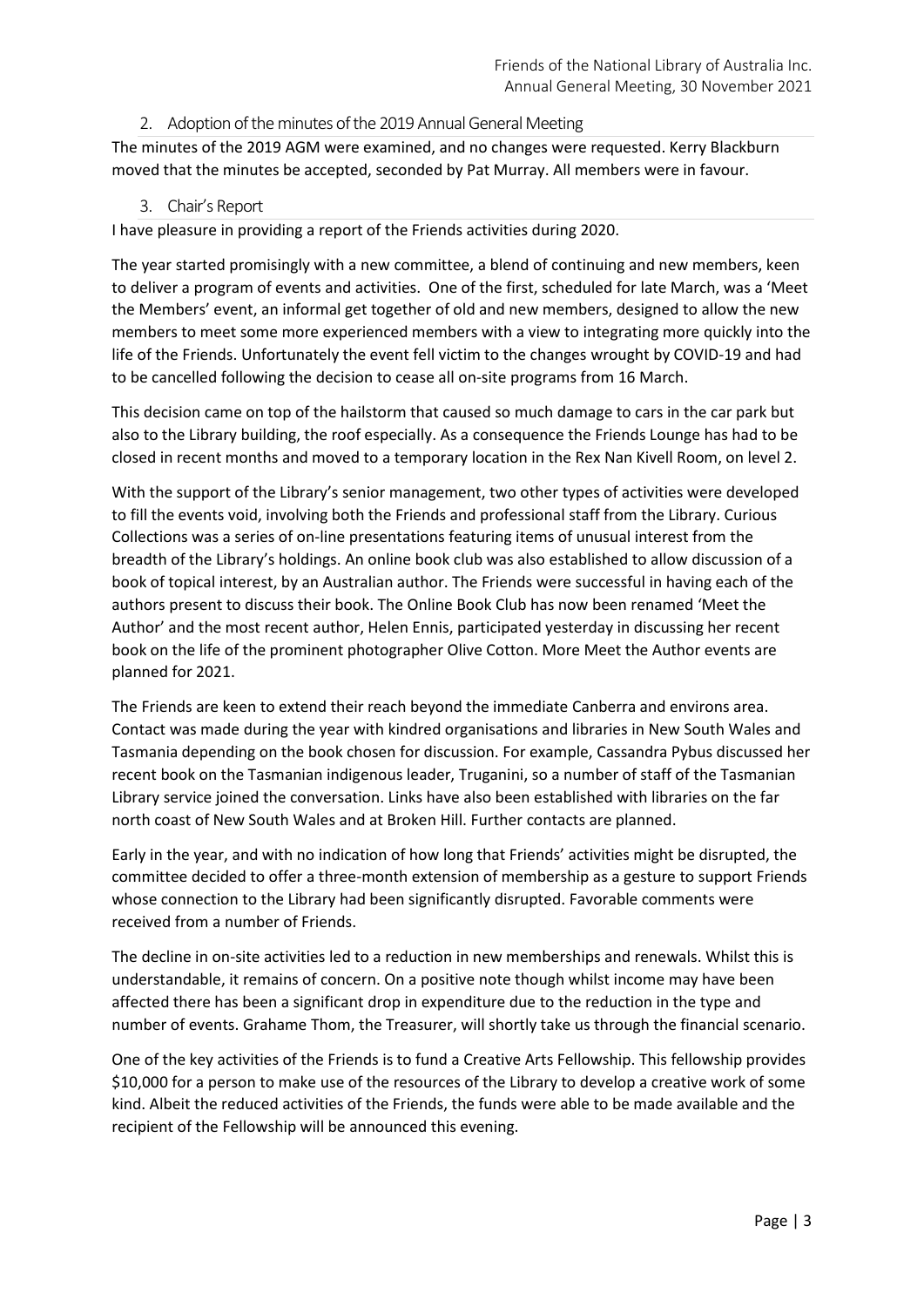The impact of COVID-19 on travel means that our 2020 Creative Arts Fellow, Anthony White, and our 2020 Staff Travelling Fellow, Ben Pratten, have had to delay their Fellowships. We look forward to hearing about their research and discoveries, hopefully in 2021.

As this most interesting of years draws to a close, it's timely to thank those who have made the Friends operate as smoothly as it has. May I express my thanks to the Director-General, Marie-Louise Ayres and her senior staff for facilitating the Friends through the demands of this year. A special thank you to the Executive Officer, Melanie Olde, who bears the brunt of the day to day demands of managing the Friends as well as dealing with the many and varied crises which regularly arise. I thank my fellow committee members for their enthusiasm and diligence and especially thank those leaving at the completion of their term for a job well done. Diane Bell and Margaret Goode are leaving before the end of their terms due to a range of other commitments, and I thank them for their cheerfulness and professionalism.

To all of the Friends, thank you for your support and fellowship, may you have a peaceful Christmas and may you continue to enjoy all that the Friends and the Library offer in 2021 and beyond.

# *Howard Murray* Chair 2020

Margo Geering moved that the Chair's report be accepted, with Janice Taylor seconding. All members were in favour.

# 4. Financial Report 2019-2020

Chair, Director-General Marie-Louise Ayres and Friends, I am pleased to present the Financial Statements for the Committee of the Friends of the National Library for the financial year ended 30 June 2020. Copies of the Statements and my report are available at this meeting.

### **Introduction**

As has been the case for recent years, the Statements have been prepared by Anthony Wilson of AccountAbility (ACT) Pty Ltd following an audit of the accounts in accordance with the provisions of the Australian Capital Territory Associations Incorporations Act 1991 and other mandatory reporting requirements.

The auditor reports that the Financial Statements give a true and fair account of the Friends financial performance for the 2019-2020 financial year and of its financial position as at 30 June 2020.

The auditor has issued an unqualified opinion.

Events affecting the financial results for 2020

Two nation-wide events took place in Australia during the reporting year.

# **Bushfires**

Throughout the summer, hundreds of fires burnt, mainly in the southeast of the country. The major fires peaked during December–January. They had a serious impact on the lives of many Australians. While this did not have a direct impact on the Friends, membership renewals significantly declined from January to March 2020, possibly on outcome of the bushfires.

# **COVID-19**

The international pandemic COVID-19 has had a significant impact on the operations of the National Library of Australia, and consequently on the Friends.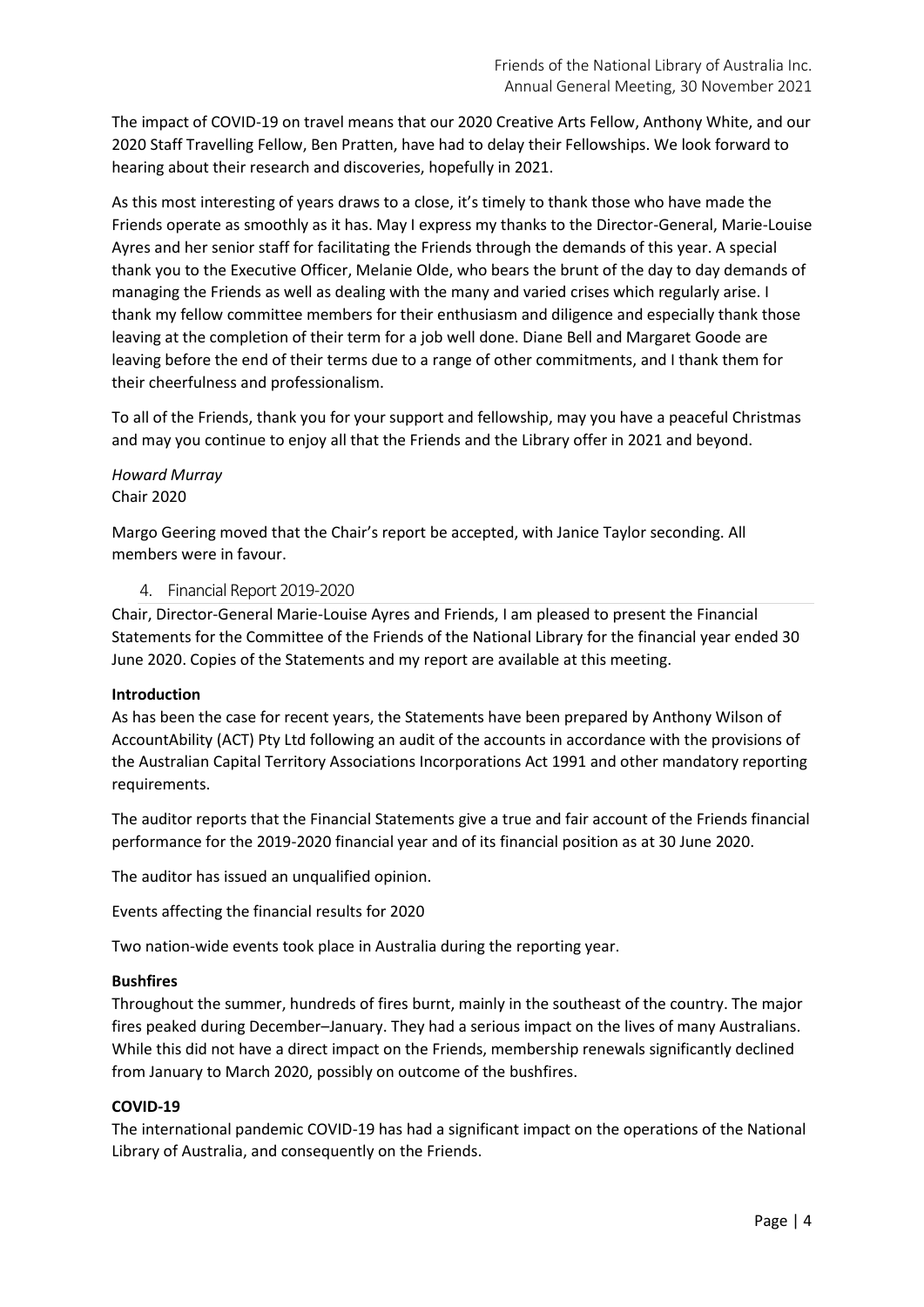All public events at the National Library were cancelled in March 2020 and on 23 March the Library was closed to the public. Many staff worked from home. This meant that planned Friends events did not take place during the rest of the reporting period and into 2020/21. As a result Friends income and expenses have declined, the Friends lounge closed in March 2020.

The Committee of the Friends decided, that as Friends activities were not available to members, to extend memberships by three months from 1 March. This has had an impact on income from membership renewals.

The National Library of Australia started reducing restrictions on 22 June with the reopening of the Bookshop and Bookplate. On 3 August Galleries were reopened. Full operations for the Library and the Friends have yet to be resumed.

# **2020 FINANCIAL OUTCOMES**

The year's activities resulted in a surplus result of \$9,772, compared with \$8,779 in 2019.

|                             | 2020\$ | 2019\$  |
|-----------------------------|--------|---------|
| Total income                | 92,064 | 101,259 |
| Total expenses              | 82,292 | 92,480  |
| Operating surplus/(deficit) | 9772   | 8,779   |

Equity stands at \$92,650 compared with \$82,878 in 2018-2019. Cash reserves are \$155,951 compared with \$149,274 in 2018-2019. This complies with the Friends policy for cash reserves not being less than \$100,000.

### **Income**

The decrease in membership income from \$88.222 in 2019 to \$76,440 this year is probably the result of the impact of bushfires and COVID 19. Another factor could be due to the way income in advance is allocated. The Finance Sub-Committee will need to closely monitor revenue from memberships in 2020-2021.

Despite the cancellation of events from March 2020, income from functions increased from \$10,192 in 2018-2019 to \$13,060 this past year. To a significant extent reduced activities in the prior year has meant higher income this year. The impact of COVID 19 will be more evident in 2020-2021.

### **Expenses**

Like functions income increasing in 2020 compared to 2019, expenses have also increased from \$3,127 to \$\$8,347 for the same reasons.

Also the drop in membership has resulted in a reduction of postage and printing costs from \$20,970 in 2019 to \$16,132 this past year.

Also the one-off donation of \$10,200 to NLA in recognition of the 50th Anniversary has not been repeated.

Current assets and liabilities

The cash movements in 2019-2020 have resulted in a favourable increase in equity from \$82,878 in 2018-2019 to \$92,650 this past year.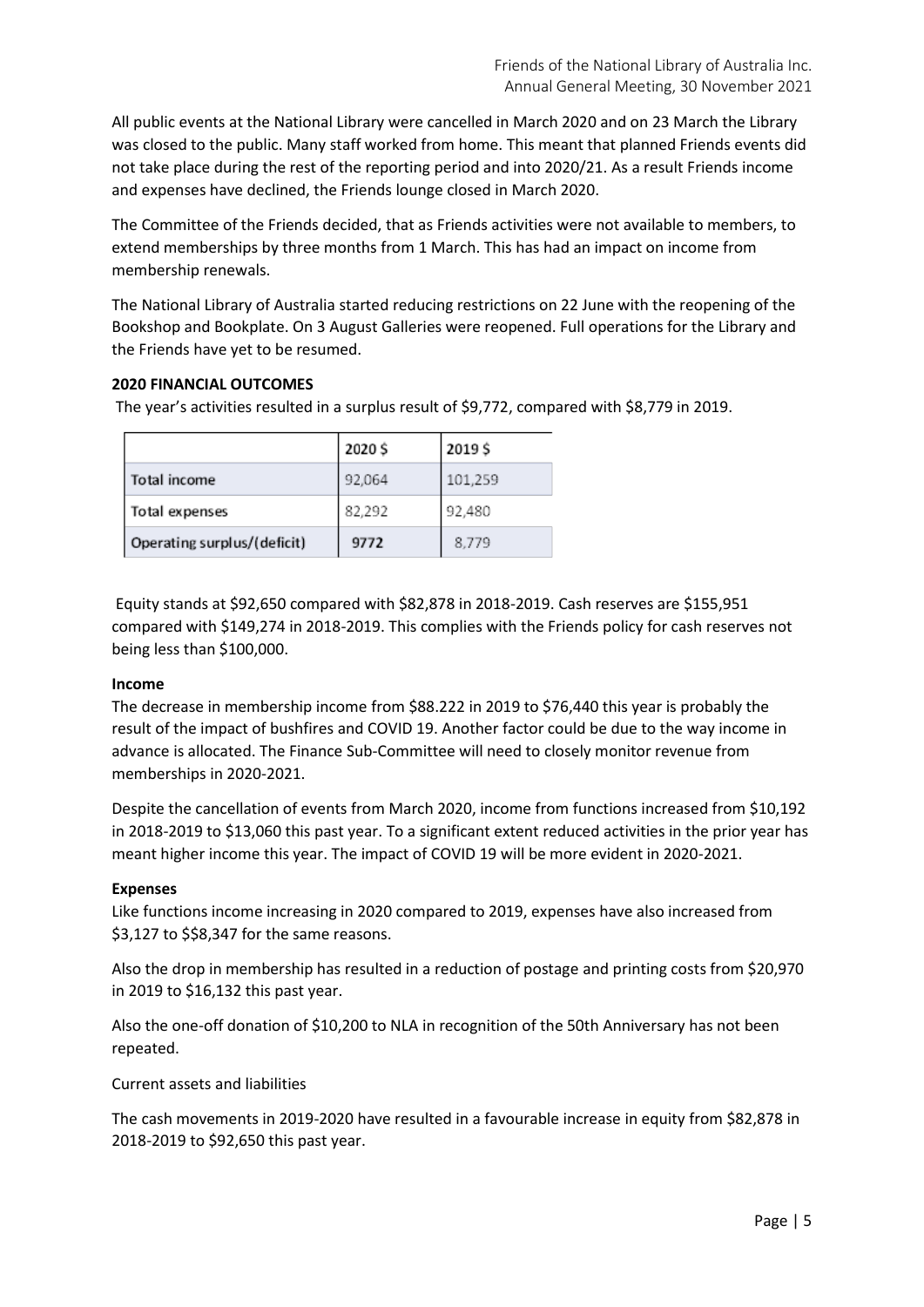There was no significant movement in current assets and liabilities. In 2019-2020 current assets are \$149,807 compared to \$152,807 in the previous year. Current liabilities are \$66,133 compared to \$69,929. The reduction in liabilities is primarily due to the drop in membership.

### Overall operating results

The main reason for an improved operating surplus from \$8,779 in 2019 to \$9,772 is the reduction in donations to the NLA. This was offset by the yearly movements in membership, functions, and postage and printing as mentioned above.

With the continuing impact of COVID-19 on the Australian community, it is likely that there will be a significant impact on the 2020-2021 financial results, especially on membership income, due to the full impact of the three months free membership and reduction in renewal of memberships.

The Committee thanks the NLA Management for their continuing support, including the funding of the Executive Officer position. Also a big thank you to the Executive Officer and staff for their significant contribution to the administrative support of the Friends.

## *Grahame Thom FCPA* Treasurer 2020

The Treasurer requested questions about the Financial Statements, and none were received.

The Treasurer and the Chair moved that the meeting accept the audited Financial Statements of the Friends of the National Library for the Financial Year ending 30 June 2020, with Gary Kent seconding. All members were in favour.

#### 5. Announcement of the Friends 2021 Creative Arts Fellowship

The Chair announced that the 2021 Creative Arts Fellowship has been awarded to Mr David Wickham from Perth, Western Australia.

David Wickham is a pianist specialising in accompaniment, with considerable recital and opera experience. His field of research is Australian art song, a body of work begun while he was a lecturer at the Western Australian Academy of Performing Arts.

His proposed project is titled 'Frederick Septimus Kelly: the Lost Olympian'. F.S. Kelly (1881–1916) produced a body of compositions and the project will examine all extant Kelly manuscripts in the NLA, typeset and edit them, and prepare them for publication in five volumes. Access to manuscripts and diaries will help to establish an accurate chronology of his works. At the conclusion of the project, songs, solo piano works and the first Violin Sonata will be performed in Canberra, for the first time since the composer's death. Finally, a lecture-recital will be given, comparing Kelly's work with that of Australian contemporaries and that of Ralph Vaughan Williams up to the age that Kelly was when he was killed on the Somme in the First World War.

### 6. Presentation of the 2020 Friends Medal

The Chair announced that the 2020 Friends Medal was awarded to Lyn Adams for significant contributions to the National Library and to the Friends.

Lyn started volunteering at the Library almost twenty years ago and has worked as an exhibition guide and most recently has been sewing for Preservation for a variety of archival purposes. Lyn has served passionately, and with conviction for two terms while on the Friends Committee first as Treasurer between 2009 and 2012 and on the Committee from 2017 to 2019, where she served as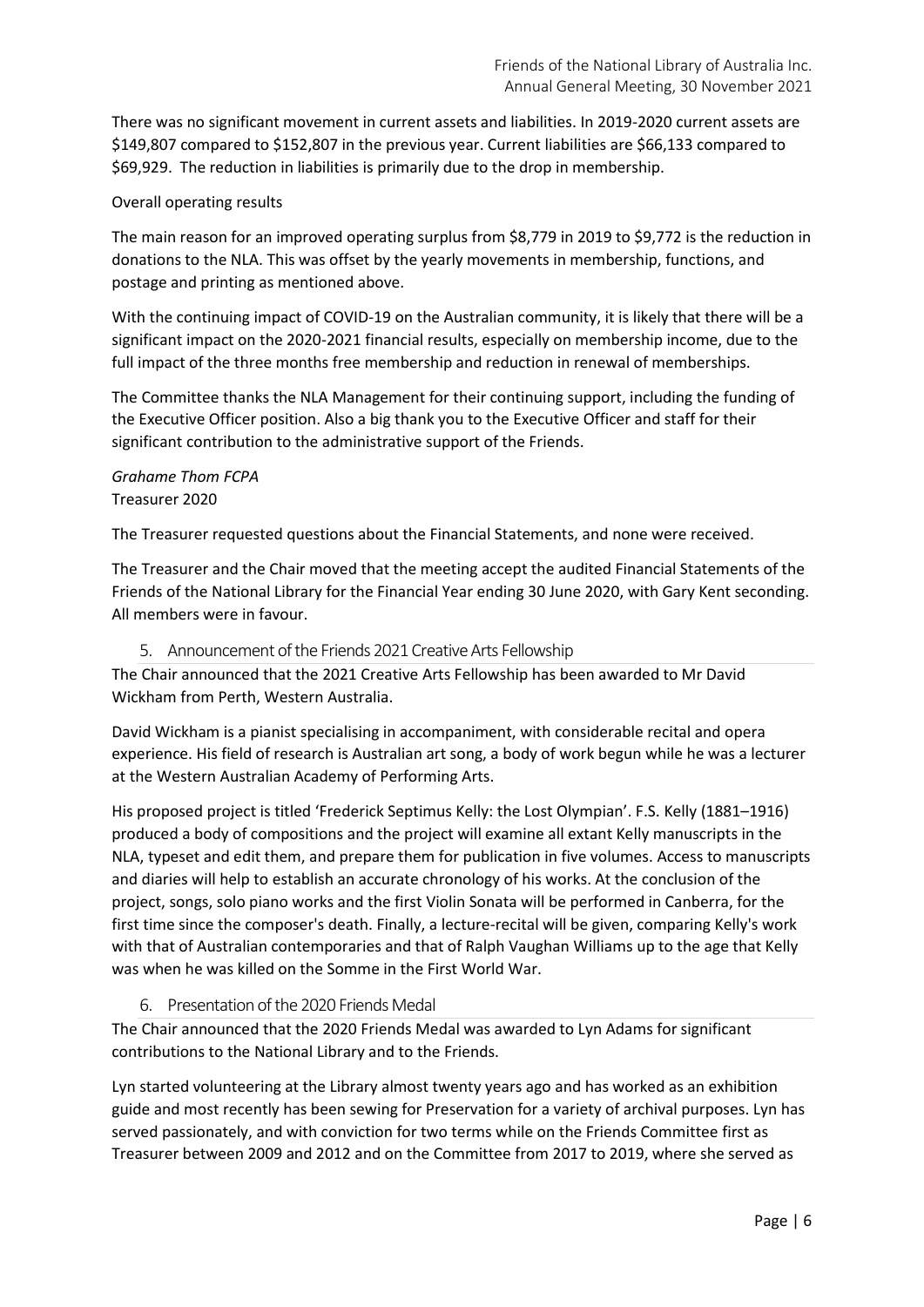Chair in the final year. After her retirement from the Committee, Lyn continued to help the Friends by volunteering to help archive the Friends records.

Lyn was a strong advocate for Friends members and encouraging of people to join the Committee, always helping and supporting at events, as well as encouraging NLA Volunteers to connect with the membership. Lyn has been a dedicated, passionate and tireless member of the National Library family in many ways and has made a valuable contribute to the promotion and support of the Library.

### 7. Other Business

There was no other business from the meeting.

8. Election of the Friends Committee for 2021

The Chair advised that a call for nominations for the 12 vacant positions on the 2021 Friends Committee was included in the Spring 2021 issue of the Friends Newsletter. By close of business on 12 October, the closing date for nominations, 10 nominations were received.

The Chair noted that three members were retiring from the Committee at this AGM: Howard Murray, Diane Bell and Margaret Goode. The Chair thanked them for their hard work and good humour during their tenure and for their service to the Friends of the National Library.

The Chair advised that the following 2020 Committee Members nominated to re-join the Committee for another year: Kerry Blackburn, Meredith Hinchliffe, Grahame Thom, Margo Geering, Colleen Kinnane, Janice Taylor, Jo Schumann, Larissa Karpish, and Vivien Arnold.

The Chair advised that there was one new nominee: Jennifer Mardel.

The Chair asked for objections to the appointment of any of the aforementioned members to the 2021 Committee. As no objections were received, the Chair requested formal acceptance of the following as members on the 2021 Friends Committee: Kerry Blackburn, Meredith Hinchliffe, Grahame Thom, Margo Geering, Colleen Kinnane, Janice Taylor, Jo Schumann, Larissa Karpish, Vivien Arnold, and Jennifer Mardel.

The Chair noted that this left two positions vacant, which the Committee may choose to fill through the co-option of members at a future Committee meeting, as specified in the Rules of Association.

Margaret Goode moved to accept the 2021 Friends Committee with Mary Pollard seconding. Members present accepted the 2021 Friends Committee without dissent.

The Chair congratulated the successful nominees for the 2021 Friends Committee.

2020 Deputy Chair Kerry Blackburn thanked Howard Murray for his leadership inspiration during the turmoil the Friends had faced, for new ideas and his patience throughout the year.

The meeting closed at 4.07pm.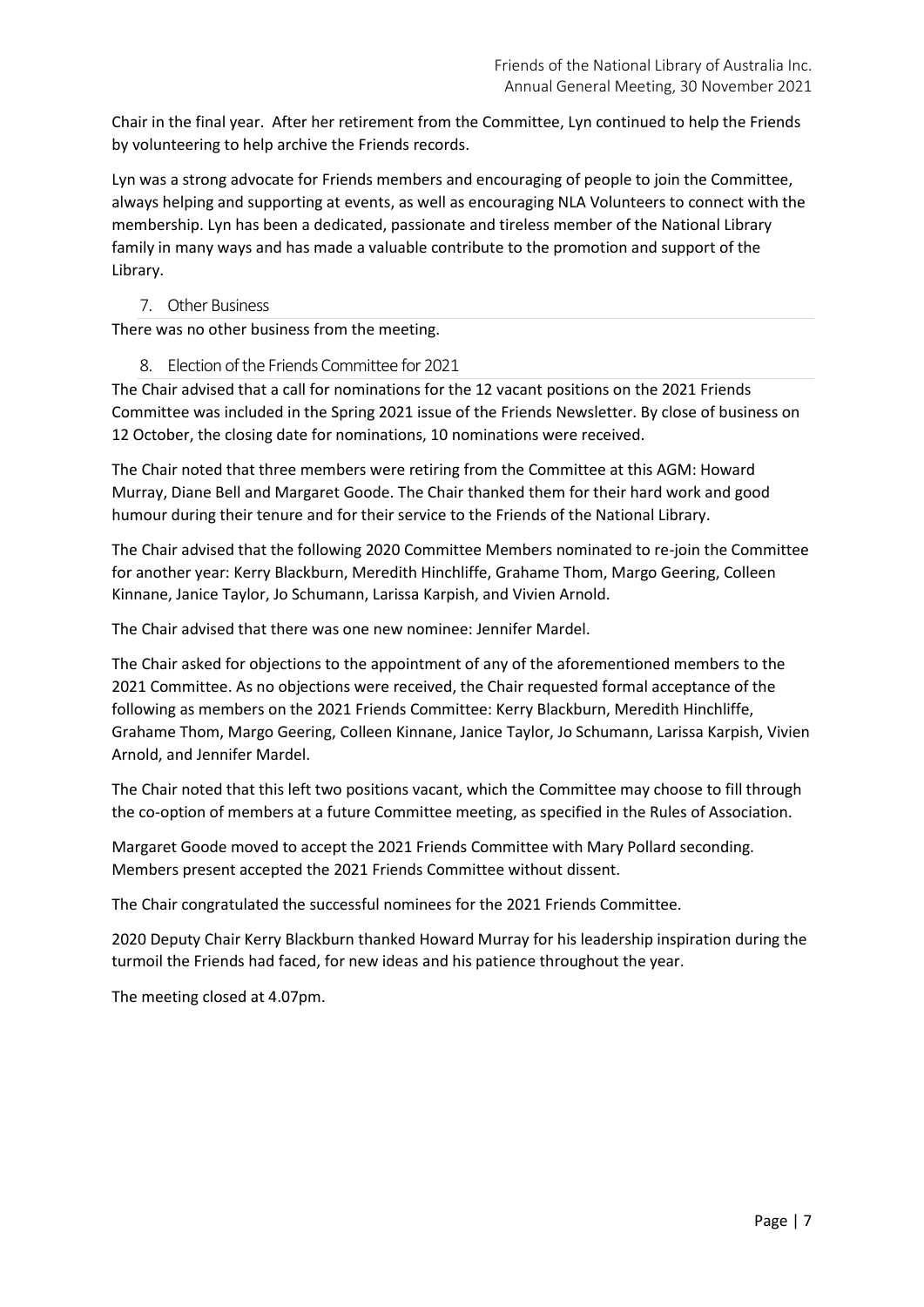# 8. Election of the Friends Committee for 2022

#### Nancy Clark

I am a retired librarian. As campus librarian at the Canberra Campus of Australian Catholic University during its founding years I enjoyed being part of a team that created a library service for a new national institution during a period of huge technological and institutional changes. I was active in the library community of Canberra during those years particularly as a member of the University sector of the Australian Library and Information Society. I joined the Friends of the NLA in its very early days – my membership number is 22! Post retirement I have spent a good deal of time as an active member of the Australian Garden History Society, serving on the Committee of the ACT Monaro Riverina Branch as Secretary for many years, and on the Society's National Management Committee for six. In these roles I have been involved in planning and organising numerous events, frequently, and rewardingly, joint events with other bodies – including for the last 15 years an annual talk with the Friends of the National Library but also one-off or recurring events with organisations like the National Trust Canberra. I am a local, who grew up in Goulburn, came to Canberra to the ANU, left, and returned many years later.

#### Ken Douglas

Ken is a retired career public servant. He worked in four different agencies and was a senior executive in three of them. His final appointment was in the Department of Home Affairs. While Canberra has been and continues to be his home of choice for most the past 40 years, he has also lived and worked in Queensland, New South Wales, Western Australia and the Northern Territory. A New Zealander by birth but an Australian citizen, Ken has also lived in Papua New Guinea. Since retiring he has indulged his passions for golf, travelling, reading and looks forward to continuing quench his curiosity through membership of the Friends of the National Library Committee.

#### Sue Gage

At the age of 13, I moved with my family to live at 'historic' Lanyon, a large sheep and cattle property near Canberra. Since leaving school I have continued to live in Canberra. My most interesting job was between 1968 and 1970 when I worked with a friend who was the Director of the Australian Sculpture Gallery in Canberra. While I worked at the Gallery I met many local and interstate artists. I enrolled in an art course with a well known Canberra artist and some years later enrolled in an evening course, 'Understanding Art', at the ANU. In 1973 I became a member of the Canberra Committee of the Children's Medical Research Foundation. I held the positions of Ordinary Member, Secretary and Vice-President during my five years on the committee. In 1970 I became a Life Member of RSPCA ACT and over many years was involved in various areas of volunteer work, including giving talks for the RSPCA on Radio 1 RPH. In 1996 I was invited to join the ACT RSPCA ACT Council. I sat on the Council for 16 years and held the positions of Ordinary Member, Secretary and Vice President before being elected President in 2004 . As President of RSPCA ACT, I sat on the National Council of RSPCA Australia for nine years until I retired from my position of President of RSPCA ACT. For many years I was a member of the ACT Animal Welfare Advisory Committee. I also sat on Animal Welfare Committees for both the Canberra University and CSIRO. In addition, I assisted in establishing SPCA Bangladesh during four visits to assist Bangladeshi women and girls. Over the decades I have regularly visited the National Library for various exhibitions & lectures and now belong to two book clubs.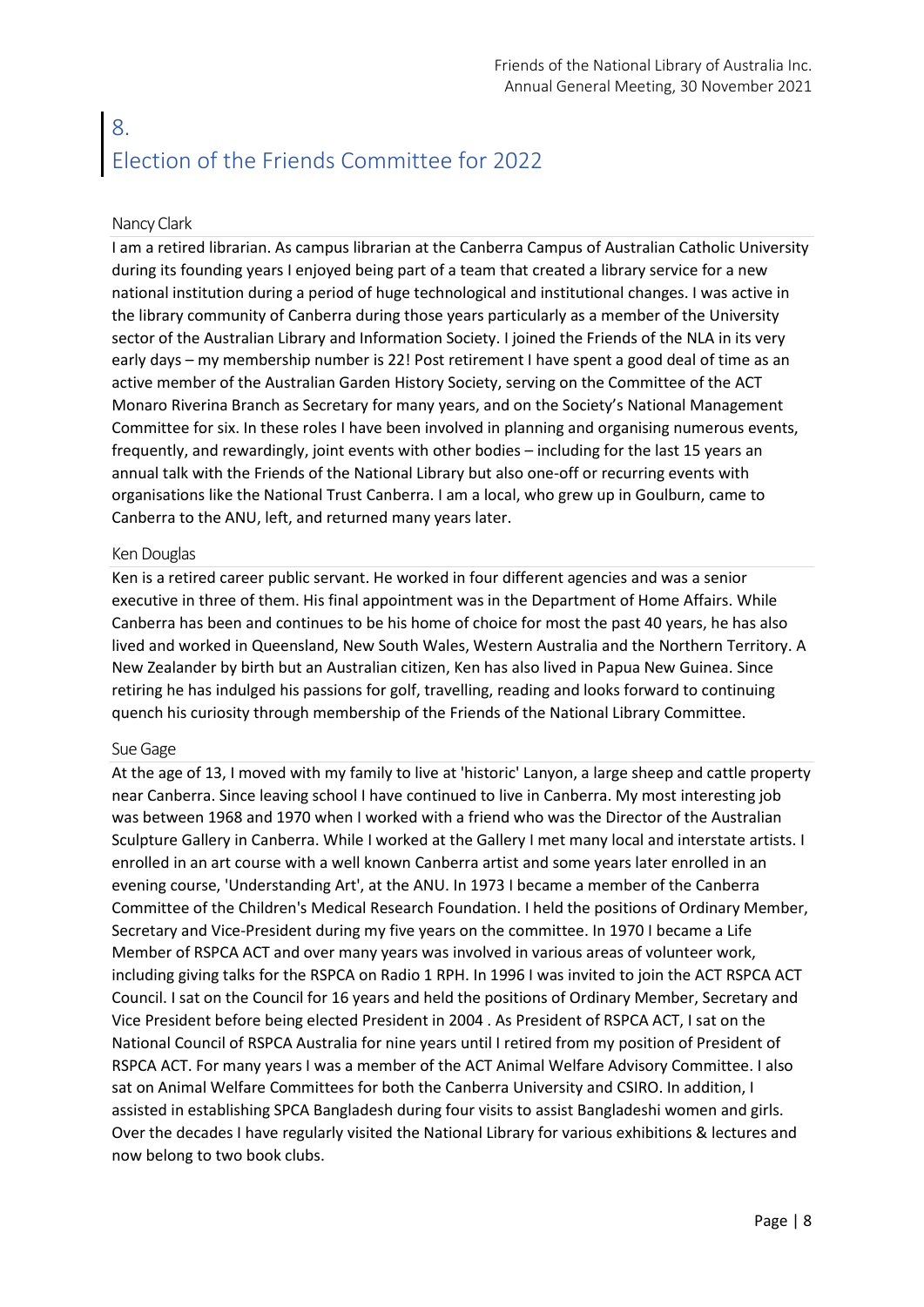### Peggy Horn

I was born, raised and educated in Wisconsin and California, USA. I have lived and worked in Canberra since the early 1970s. Before retirement (from ANU and the University of Canberra), I was involved in teaching and research in the biomedical sciences (mostly immunology). Since retiring, I've volunteered with OzHarvest and Jerrabomberra Wetlands and am still a volunteer with Questacon as an explainer. I'm a long-standing visitor to the NLA, and a great admirer of its aesthetics, its public engagement and of course, it's role as a cultural caretaker.

#### Larissa Karpish

Larissa was a member of the 2020 Friends Committee. Larissa's love of the NLA continues to grow and in 2020, as a first term member of the Friends Committee, it has deepened and grown. She feels that it has been a somewhat unrequited love—with the challenges of a hailstorm, closely followed by a pandemic resulting in reduced contact with the NLA as she would have liked. However, like fellow Committee members, she feels these challenges strengthened her resolve to contribute practical and constructive new ideas to supporting the Friends and the Library. These included: expansion of the membership base whilst investing effort for current members; supporting Friends events; promoting to wide networks and advocating the many benefits of being a Friend and supporter of one of our most treasured national institutions. She says that it has been a joy and privilege to serve on the Committee and the Events and Communications sub-committees. She seeks a second term on the Committee as there is so much more she can offer to ensure that our national heritage, as represented in the collection that is the NLA, is supported, protected and enriched by as many friends as possible.

#### Christopher Kenna

Thanks for the opportunity to nominate for the NLA Friends Committee. I am a semi-retired educator with experience of university tutoring in Sydney and as a teacher in ACT government schools and at CIT. I brought excursions to the NLA and there benefitted from the expertise of staff. I was honoured by Life Membership of the ACT History Teachers' Association and by the award of ACT Secondary Teacher of the Year. I was a public servant in AusAID including in Bangladesh, and in other departments. I also worked at the Centre for Appropriate Technology in Alice Springs. Qualifications are BA (Hons I), PhD, Grad Dip Ed, Grad Cert Lit Studies, and Cert IV Training and Assessment. Interests include Buddhism, violin, and Bengali language and culture. Thanks to the NLA for providing such diverse resources and rich learning opportunities, and to the NLA Friends for actively supporting its community outreach.

#### Gary Kent

Gary has been a member of the Friends since 1992. He has previously served a total of 9 years on the Committee of the Friends, including 5 years as Chair. Gary has been President of the National Trust (ACT) since 2018, and is currently chair of the Inner South Canberra Community Council. He was President of the Liberal Party of Australia (ACT Division) from 2000-07. Gary has had a long career in the Australian public service, including chief of staff roles to several Federal Ministers and Company Secretary of the Defence Housing Authority. He is a keen genealogist and book collector, specialising in books, manuscripts and ephemera published in colonial Victoria. He is currently coauthoring a biography of Dr Arthur Andrews of Albury and a bibliography of Australian private libraries. Gary has a B Com, LLB, Grad Dip Pub Law, GAICD.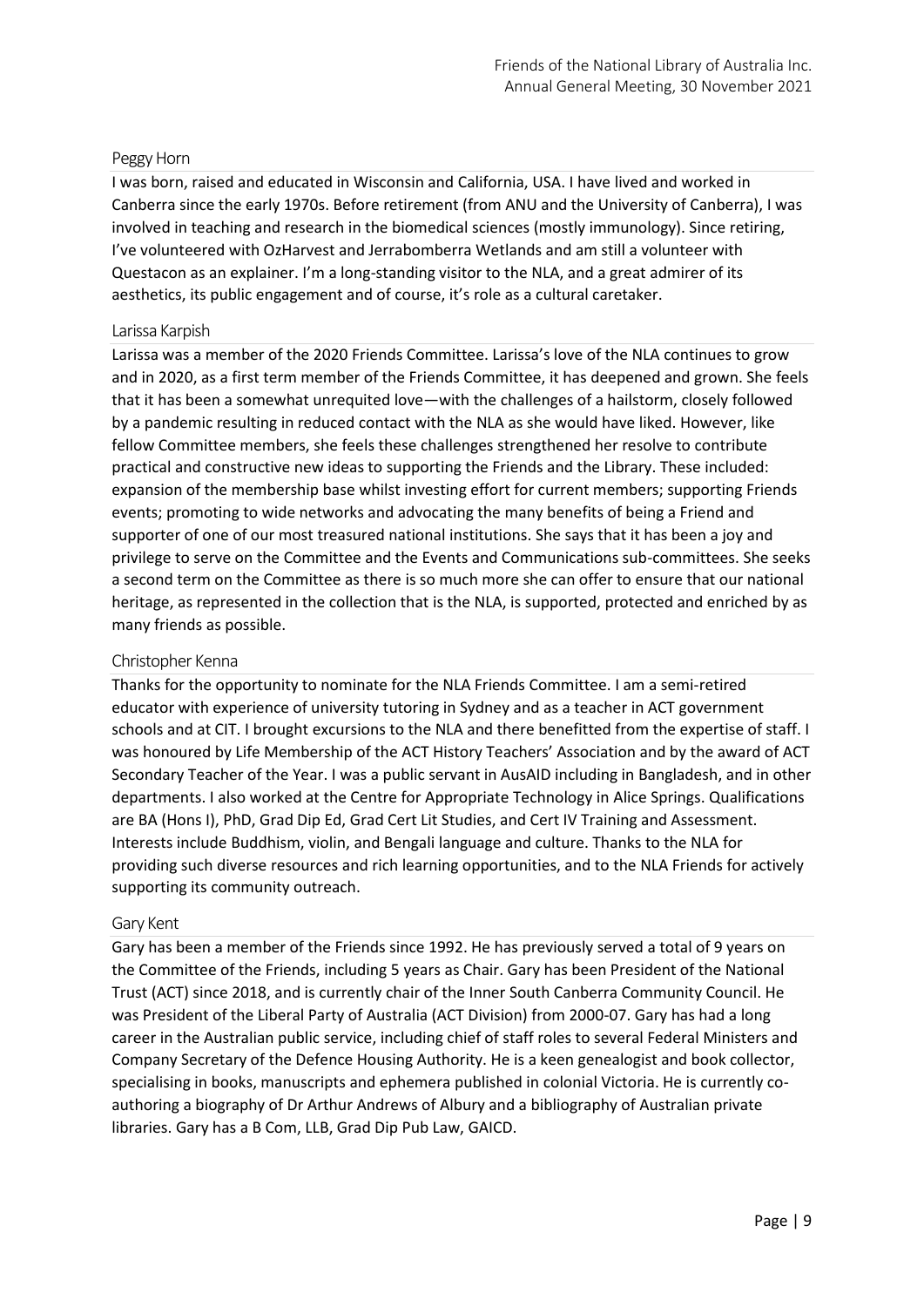#### Nivarith Nair

Nivi has loved the National Library since 2008, when he first came to Canberra. Hailing from Sunny Singapore with a Librarian mother, a deep love of learning and libraries has been an ever present. A passionate supporter of the Library, he has a deep appreciation for the work of the Friends Committee, and was a member of the 2021 Friends Committee. Nivi has worked in diverse strategy and people centered roles serving the Private Sector, Higher Education, Government and Non-Profit Groups. Prior to moving back to Australia, he worked as a Business Developer for a Healthcare firm that did philanthropic and outreach work. Nivi has served in a variety of leadership roles at the Australian National University, including as a Community Coordinator and Alumni Mentor. He has completed a Masters of International Relations, having been awarded a Hedley Bull Scholarship. He currently serves in the Indigenous Tuition Programme at ANU to support and accelerate the outcomes of Indigenous tertiary students. He believes that the Library is instrumental not just as a beacon of knowledge and inspiration but also a space that connects and welcomes everyone. Nivi hopes to bring experience in people engagement and community building and to continue to contribute to development and outreach with the Friends.

#### Margaret Nichols

I have served one year on the Committee in 2021. It has been a challenging year. I also served on the Committee in the early 2000s. I have been involved with the Library since I came to Canberra in 1967 – as a student, a staff member (1980–1989), a consultant (1990–2005) and now as a volunteer (2008 -). For the last 10 years I have been a volunteer; as an exhibition guide, a front desk coordinator and periodically as part of a team assisting with documentation for upcoming exhibitions. I have been a member of the Friends since its inception in 1990. I value my Friends' membership and would be pleased to continue with the Committee to assist in bringing a knowledge of the Library and the wealth of its collections to the Friends via its events and online communications.

#### Karin Oldfield

Before retiring at the end of 2019, Karin Oldfield had a broad range of responsibilities in a highly complex role as Company Secretary for the accreditation authority for medical education and training. As well as managing the executive committees, including directors and council, she oversaw the development and delivery of the Reconciliation Action Plan. In her role Karin also had a passion for and focus on Indigenous health. She has travelled extensively, nationally and internationally, with the accreditation authority accrediting medical education programs and researching ways to improve not only Indigenous health in medical education but also participation of Indigenous people in medical education. Now that she has retired, Karin is focused on writing her mystery novel based on an Aboriginal massacre, using her Aboriginal family's history and experiences to inform the basis of the book. Karin has always regarded 'the library' as vital for knowledge and essential for the creative spirit and she would be honoured to contribute and support the library as part of the Friends Committee. Karin is a doer and has the time to commit. Many thanks for considering her nomination.

#### Anna Robinson

I have lived in the ACT since 1983 and been involved with many different aspects of Canberra life. My academic studies [BSc (Hons), PhD] were completed at the Australian National University. I then worked as a Scientist (JCSMR, RSB), Lecturer and Administrator (ANU, CIT, Australian Medical Council), and Academic Adviser for Graduate Studies which involved all aspects of graduate study throughout the ANU campus.